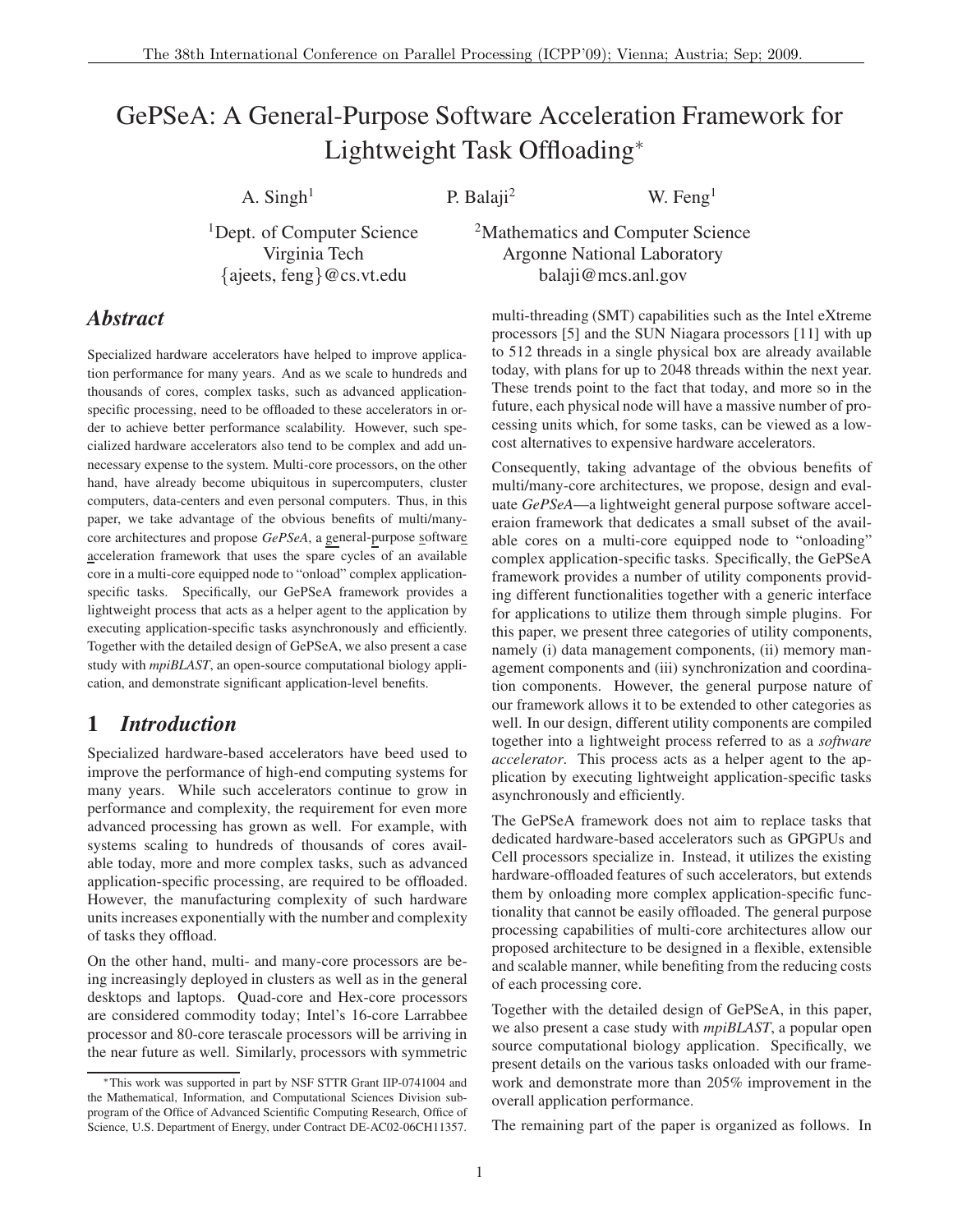Section **??**, we present an overview of computational and communication accelerators and the mpiBLAST application. We present the design of our proposed software accelerator framework in Section 3. The case study with mpiBLAST is presented in Section 4 followed by a detailed experimental evaluation in Section 5. Other literature related to our paper is described in Section 2 and the conclusions and future work are presented in Section 6.

## **2** *Related Work*

While there have been many recent research efforts both on developing hardware accelerators [17, 14, 10, 15] and developing frameworks and libraries [3, 4, 7] for parallel and distributed computing, our work on design and development of generic framework for software acceleration for parallel applications is distinct from others.

Frameworks for parallel programming [3, 4] in the existing literature are collection of library functions intended to make programming easy for the programmers. These frameworks and libraries are used for the development of parallel applications while our framework is to build software accelerators for the applications. Our framework does not provide libraries such as mpich, OpenMPI etc for application development.

In [13, 9], the authors study several techniques that can be used for overlapping I/O, computation and communication in parallel scientific applications written using MPI and MPI-IO. Using our software accelerator, parallel applications can offload any lightweight task including disk I/O and communication.

In [16] authors developed a communication engine to exploit the core in multi-core systems using various multi-threading techniques. Authors plan to integrate this with the MPICH2 in future. This work is close to our research work. Software accelerator framework is however distinct from the communication engine. Our framework provide mechanism to build application specific plugins from the generic lower layers of our framework which can then be executed by accelerator. It not required use to use MPICH for the application to use our framework.

In summary, our work differs from existing literature with respect to its capabilities and underlying architecture, but at the same time, forms a complementary contribution to other existing literature that can be simultaneously utilized.

## **3** *The GePSeA Framework Design*

The GePSeA framework is designed to function as independently of the application as possible. Much like existing hardware accelerators, GePSeA onloads several utility functions on a dedicated unit (subset of cores in this case) and provides simple interface that applications can use to take advantage of such functionality. These tasks are executed asynchronously allowing the application to continue its respective processing.

This design is illustrated in Figure 1.



Figure 1: Using accelerator for parallel applications

While GePSeA is a general purpose framework that allows it to "onload" any task, in this paper we concentrate on three categories of components, namely: (a) data management components, (b) memory management components and (c) synchronization and coordination components as illustrated in Figure 2. In this section, we describe the details of each of these categories as well as some of the components within these categories.

#### **3.1** *Data Management Utilities*

The data management utilities primarily deal with moving I/O data associated with the application. This includes input data, output data and transitional meta-data that is created and destroyed during application execution. We present four utilities within this category that the GePSeA framework provides: (i) distributed data caching, (ii) data streaming service, (iii) distributed data sorting and (iv) data compression engine. It is to be noted that while this paper presents software-based designs for each of these utilities, this does not preclude GePSeA from taking advantage of hardware implementations when they are available. When such hardware units are available, GePSeA would simply replace these modules with them while retaining the interface it exposes to applications. Thus, from an application's perspective, the actual implementation of these utilities does not matter.

**Distributed Data Caching:** This component provides caching capability for the entire input database on the overall system memory. The input data used by many applications (terabytes in size) is typically several times larger than the amount of memory on each node (gigabytes in size). However, for large-scale systems, the total system memory is tens of terabytes in size which, on the whole, is sufficient to cache the entire input data in many cases. The distributed data caching component performs this task by trapping I/O calls, reading the entire input data into the system memory and responding to I/O requests from the distributed memory cache, instead of from the disk or file-system.

One of the primary challenges in distributed data caching is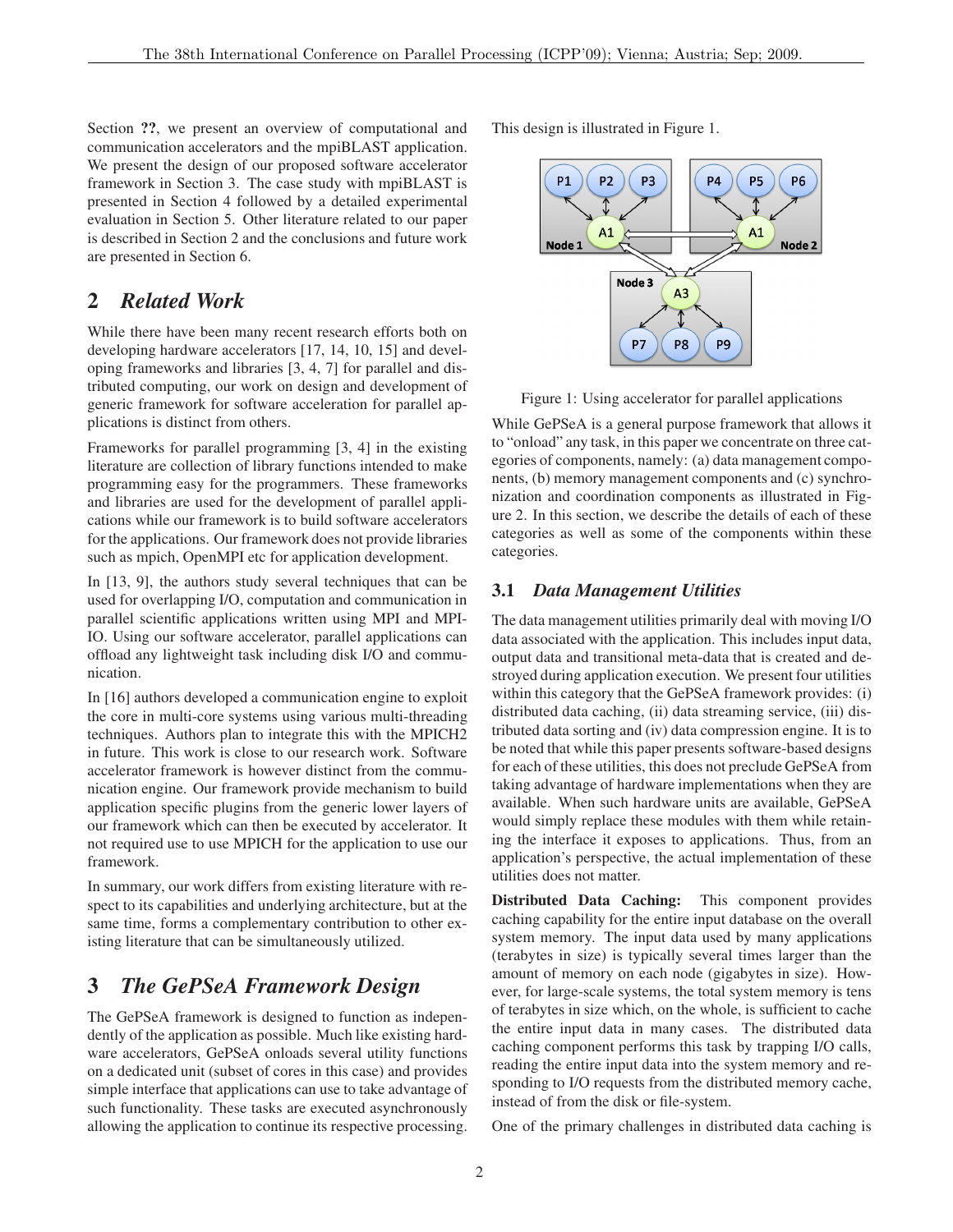

Figure 2: GePSeA Architecture

the addressability of the data. Specifically, should the application be aware of the actual locality of the data segment or should this information be hidden and handled internally by the data caching component? Typically, for most scalable applications, I/O transactions involve moving reasonably large amounts of data (at least a few kilobytes, but most times several megabytes). Thus, the overhead added due to trapping I/O calls and automatically figuring out the location and fetching data is typically not a major portion of the overall I/O cost. Further, implicitly managing data locality makes it simpler and intuitive for applications to use this component as well. Thus, we chose to hide data locality for component. Data movement is completely handled by this component through appropriate communication that is initiated and terminated within the components and never exposed to the applications.

**Data Streaming Service:** While distributed data caching moves data from the file-system to system memory thus reducing I/O overhead, the amount of time taken for data movement is still large, especially when the amount of computation per data unit is not much (e.g., in search algorithms). Thus, to keep the application fed with data, techniques such as prefetching are very useful. The data streaming service handles these aspects by swapping out unused data with fresh data that that application would use. This component includes distributed coordination with other instances of the GePSeA helper agents, in order to minimize duplication of data (i.e., data is swapped between two nodes instead of replicating and utilizing more memory than needed).

Another important aspect to note in this service is that since it is completely handled by the GePSeA helper agents, such prefetching and swapping is done in a completely asynchronous manner without disturbing the application.

**Data Compression Engine:** As the name suggests, this component deals with compressing/decompressing data. However, together with regular byte-stream compression, this engine also provides capabilities for application-specific compression as presented in our previous work [12]. Specifically, this engine can either view the data as a stream of bytes, or as high-level application-specific objects and converts them to meta-data that is much smaller in size. Once communicated over the network, this meta-data is reconverted back to the actual data.

### **3.2** *Memory Management Utilities*

Memory management utilities deal with handling system memory allowing applications with access to the entire memory in the system, rather than just the local nodes memory.

**Global Memory Aggregator:** Operations like caching, indexing, searching, etc. can all perform better with larger memory. Since the cost of remote memory access can be and is typically much lower than the cost of disk access, these components can effectively utilize the free memory available on other nodes. The global memory aggregator efficiently allows applications to utilize the memory on the entire cluster instead of just their local memory. Specifically, this primitive presents a global address space to its upper layers and maintains a mapping of the locations on the global address space with the actual node and physical address of these locations. Unlike the distributed data caching service, this component does not perform the global address translation to the actual physical address and physical node transparently; this is because memory accesses are typically much smaller in size than I/O accesses and are expected to have very little overhead. Thus, applications explicitly control and manage data placement on the system. Data movement, however, is completely handled by the global memory aggregator.

## **3.3** *Coordination and Synchronization Utilities*

For applications using a large number of processes, coordination and synchronization between the processes can be a major portion of the application execution. This category deals with utility components that improve such tasks.

**Global Process State Management:** Managing the data processing performed by application processes requires sharing certain information about each node, such as whether the process on that node is idle and waiting for communication, what fragment of the data it currently hosts, and various others, among the different nodes in the system. The performance and scalability of applications largely depends on how effi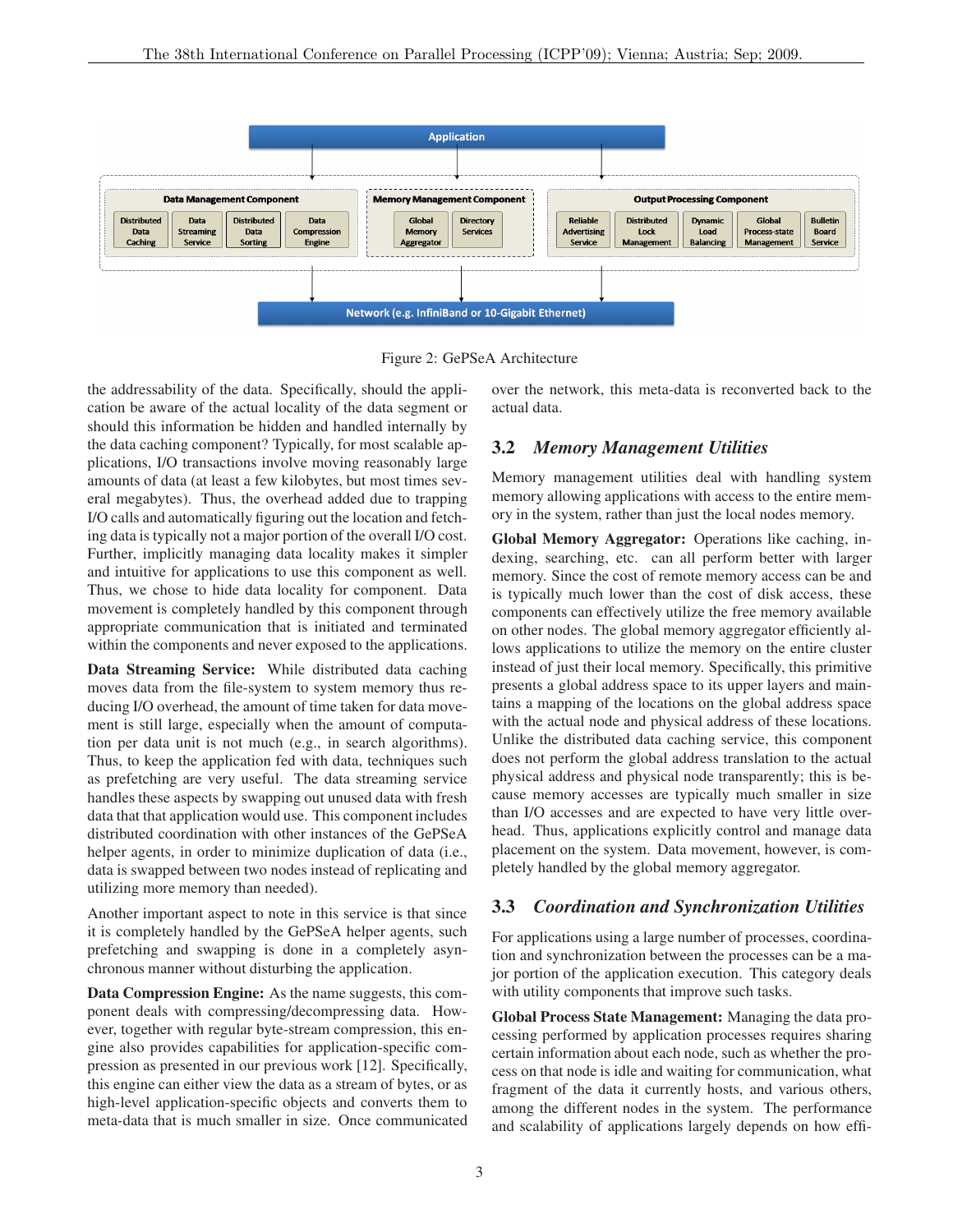ciently such a global process-state is maintained. Thus, the global process-state management primitive aims at maintaining an up-to-date and complete information about the status of the different nodes in the cluster.

**Bulletin Board Service:** This task provides an addressable memory that can be read or written to by any other node in the cluster system. The bulletin board itself is distributed memory placed on different nodes in the system. However, from an application's perspective, this is a contiguous chunk of memory that is available to publish information. Together with efficient movement of data, this component also handles the synchronization required in order to avoid data corruption.

**Reliable Advertising Service:** The reliable advertising service primarily deals with reliable and efficient ways of distributing information across the entire system. Where available, this task can internally utilize the unreliable multicast features provided by networks such as InfiniBand, while providing software reliability on top of it. On other architectures, such reliability is handled using reliable protocols such as TCP/IP. This task also includes various other capabilities such as protection against overwrite (i.e., two continuous messages from the same host will ensure that the first message is read by the host before the second is delivered), host transparent advertising (i.e., the remote host does not have to actively provide a buffer to receive the advertisements from other nodes), advertisement filtering (i.e., getting rid of irrelevant advertisements) and various others that need to be handled efficiently.

**Distributed Lock Management:** A distributed lock manager allows lock-based synchronization between multiple nodes to avoid various race conditions while accessing shared resources. While it is possible to provide such locking capability using the atomic operation features provided by highspeed networks such as InfiniBand, the GePSeA helper agents can enhance these features by providing capabilities such as request queuing and group-wise shared locks, that cannot be easily provided in hardware. For environments where such networks are not available, the GePSeA agents can perform both the atomic operations as well as the request queueing and shared locks.

**Dynamic Load Balancing:** Load imbalance among the nodes of the cluster can result in a serious bottlenecks which can limit the scalability of parallel applications. The dynamic load balancing primitive provide mechanisms to balance the load on each node using the reliable advertising service component to keep track of availability of all the nodes in the system. In this approach, each node announces its availability when idle to an elected node called the *scheduler*. The scheduler then assigns the work to the nodes. Each node periodically queries the scheduler to obtain the information about the work assignment to itself and to all the other nodes in the cluster. Multiple schedulers are also possible to avoid hot-spot effects, but are not studied in this paper, but will be handled in the future.

## **4** *Case Study with mpiBLAST*

The GePSeA framework is a general purpose software accelerator that can be used by many applications. To demonstrate its capabilities, in this section, we describe a case study using a popular computational biology genetic sequence-search application called mpiBLAST. We present a brief overview of mpiBLAST in Section 4.1 followed by the description of the integration of mpiBLAST with GePSeA in Section 4.2.

### **4.1** *mpiBLAST Overview*

mpiBLAST [6] is one the most popular genetic sequencesearch applications used in computational biology. It internally uses the NCBI BLAST toolkit [1], the de facto "gold standard" for sequential pairwise sequence-search that is ubiquitously used in biomedical research. The BLAST tool searches one or multiple input query sequences against a database of known nucleotide (DNA) or amino acid sequences. A similarity score is calculated for each close match based on a statistical model. The similarity of the comparison is measured by the match with the highest score. As a result, the sequences in the database that are most similar to the query sequence are reported, along with their matches scored beyond a certain threshold. Therefore, the BLAST process is essentially a top- $k$  search, where  $k$  can be specified by the user, with a default value of 500.

The core of the mpiBLAST algorithm is based on *database segmentation*. Before the search, the raw sequence database is formatted, partitioned into fragments, and stored in a shared storage space. mpiBLAST then organizes parallel processes into one master and many workers. The master breaks down the search job in a Cartesian-product manner and maintains a list of unsearched tasks, each represented as a pair of a query sequence and a database fragment. Whenever a worker becomes idle, it asks the master for a unsearched task and copies the needed fragment to its local disk (if the fragment has not been cached locally) and performs a BLAST search on its assignment. Upon finishing a task, a worker reports its local results to the master for centralized result merging. Once the results of searching a query sequence against all database fragments have been collected, the master calls the standard NCBI BLAST output function to format and print out results of this query to the output file. By default, those results contain the top 500 database sequences with highest similarity to the query sequence along with their matches. The above process repeats until all tasks have been searched. With database segmentation, mpiBLAST can deliver super-linear speed-up when searching sequence databases larger than the memory of a single node. In recent developments, mpiBLAST has evolved to use a more scalable parallel approach that allows different queries to be concurrently searched as well [8].

mpiBLAST like most parallel sequence search algorithms follow scatter-search-gather model. The *scatter* stage consists of query and/or database segmentation. In the *search* stage, each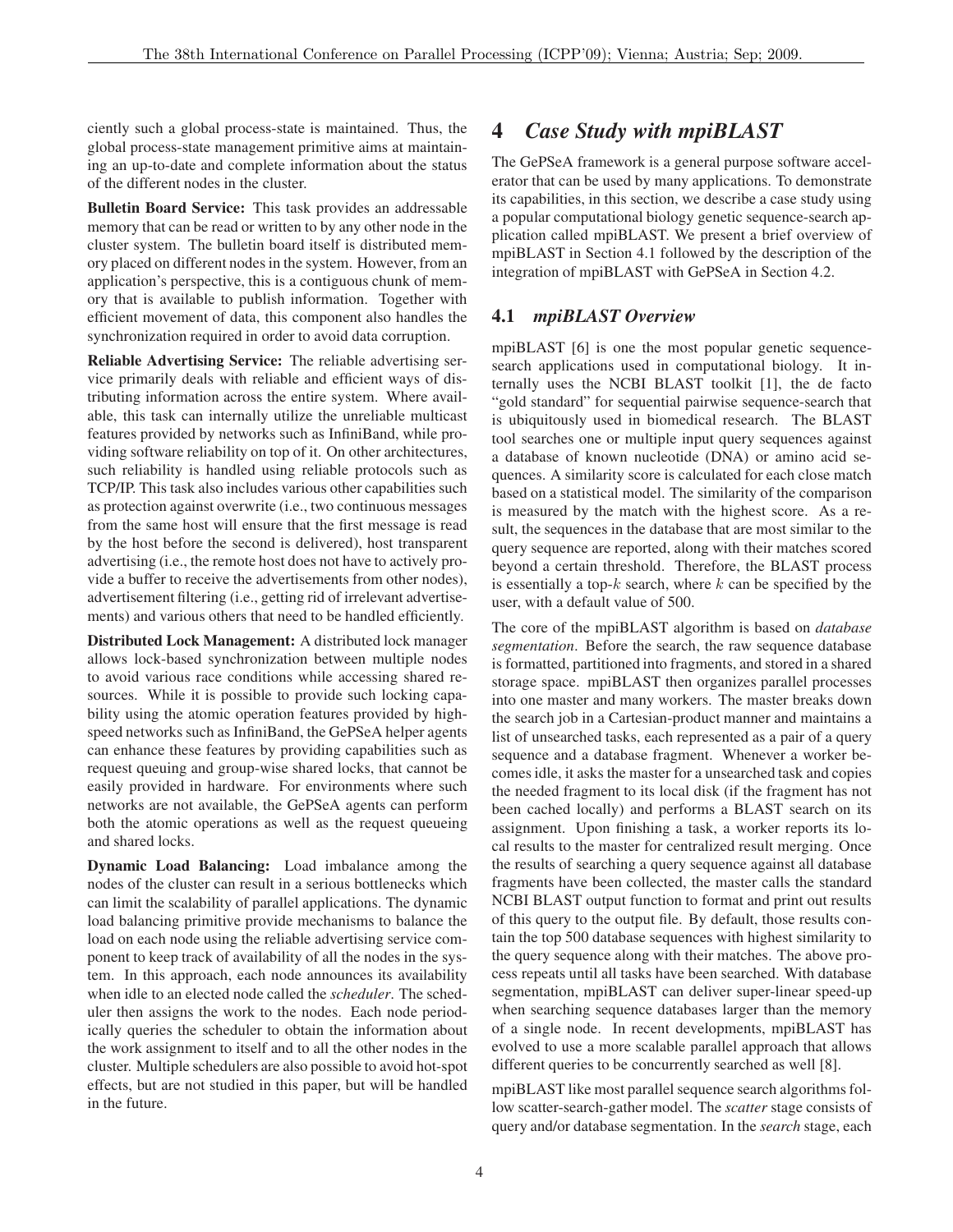worker searches the query against the assigned database portion. Finally, the *gather* stage consists of merging of output results from individual workers.



Figure 3: Scatter-search-gather model of parallel sequence search applications[2]

## **4.2** *mpiBLAST over GePSeA*

Figure 4 shows components at each layer of accelerator framework used by the mpiBLAST application. We developed asynchronous output consolidation, runtime output compression and hot-swap database fragments plugins for mpiBLAST. Using these plugins mpiBLAST can offload considerable amount of work to accelerator that can be executed in parallel. Though we developed these plugins for mpi-BLAST, we believe they can be used by other sequence search applications such that follow scatter-search-gather model described in the previous section.

#### **4.2.1** *Asynchronous Output Consolidation Plugin*

This plugin utilizes the processing capability of the accelerator to merge/sort the data that is distributed across all multiple nodes in parallel. This is an important capability since result merging can be done asynchronously by the accelerators while the applications can continue their respective application processing. For example, if the first node has gotten its results earlier than the other nodes, it does not have to wait for till the others are done to perform the merge. Instead, it can hand over this data to the accelerator; this accelerator can wait for the other nodes and sort the data incrementally as the other nodes finish their task.

To remove the bottleneck due to single writer, each accelerator has the capability to write the output results directly to the output file on a shared storage. Accelerator writes the results into a separate file for each query assigned to it by the *scheduler*. After all the queries have been processed the result files are sorted and merged into a single output file. This work of merging and writing output data is divided fairly among the accelerators using load balancing primitive.

#### **4.2.2** *Runtime Output Compression Plugin*

The data compression engine provides capabilities to compress the actual data. We conducted tests on the compressibility of the BLAST output and found that when the output was in the standard pairwise alignment text format that the output could be compresses to less than 10 percent of its original size



Figure 4: Accelerator Framework used by mpiBLAST

using gzip. This is mainly due to the redundancy found in the BLAST output. The runtime output compression can be used to compress the output before transfer thereby significantly reducing the transfer time.

#### **4.2.3** *Hot-Swap Database Fragments Plugin*

Currently, in sequence search applications, the database is pre-partitioned into a number of fragments that are distributed over different nodes. Normally worker node searches the database it holds. However balancing the work load on each worker may require a node to hot-swap the portion of the database it is currently processing with the other portions ondemand. This feature swaps the database fragments asynchronously across the nodes while hosts can continue their respective application processing.

## **5** *Experimental Evaluation*

In this section, we evaluate the accelerator for mpiBLAST and do a performance analysis. For all our experiments, we used the GenBank **nr** database, a protein type repository frequently searched against by bioinformatics researchers. The size of the raw **nr** database is nearly 1 GB, consisting of 1,986,684 peptide sequences. We used ICE cluster residing in Synergy Lab at Virginia Tech for our experiments. ICE cluster has 9 nodes with each node equipped with 2 Dual-Core AMD Opteron Processor 2218. Therefore each node has 4 cores. Memory and cache size on each node is 4 GB and 1024 KB respectively. The interconnect is 1 Gbps Ethernet.

For our experiments we pre-partitioned the **nr** database into 8 fragments using **mpiformatdb** utility. For most experiments the input query sets containing different number of sequences were chosen randomly from **nr** database. For some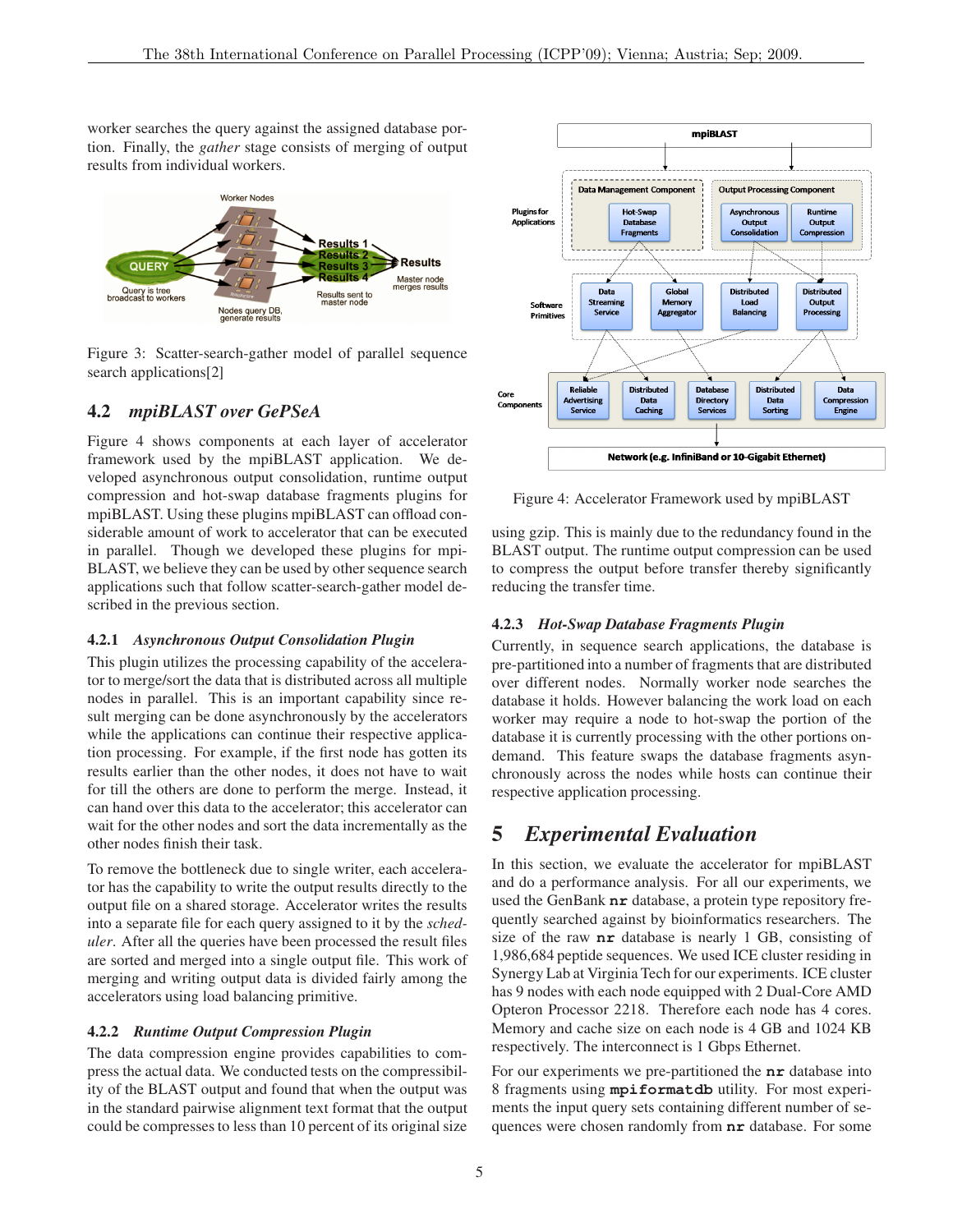experiments pseudo-random query sets were chosen in order to have a better control over the output size and to better analyze the efficacy of specific features of our accelerator. Our experimental methodology include running mpiBLAST with accelerator and without the accelerator on a given set of processors on the ICE cluster for the same set of input query set.

#### **5.1** *Running accelerator on existing core*

By existing core we mean a core that is already running some application process. Each node of the cluster have total of 4 cores. We ran one worker process on each of these 4 cores with each worker process explicitly bound to a core using **physcpubind** utility available on NUMA machines. Our accelerator (one per node) ran on one of these 4 cores as per the scheduling strategy of the operating system. We conducted the experiments running mpiBLAST with and without accelerator for 8, 16, 24 and 36 workers, each running on a separate core. For this experiment 300 input query sequences were randomly chosen from the **nr** database.



Figure 5: (a) Each worker process runs on a separate core (b) Core 2 shared between worker process P2 and accelerator A1



Figure 6: Speedup when accelerator run on existing core

Our results, see Figure 6, show that there is a significant performance improvement using the accelerator. With 36 workers we observed as much as 205% speedup. Speedup increases with increase in number of worker processes. The main reasons for this can be attributed to overlapping of worker computation and communication (between worker and writer). Offloading of result merging and writing tasks to accelerator also contributed significantly for this speedup.

Results are particularly interesting since we are running accelerator on an oversubscribed core (against running exclusively on a spare core thereby committing it additional system resources) and still observe significant improvement.

#### **5.2** *Running accelerator on a spare core*

By spare core we mean core that does not run any application process. In this experiment, on a node, we ran 3 worker processes each bound explicitly to a core and the accelerator bound explicitly to the fourth spare core. Therefore for 9 nodes, we have total of 27 workers with one accelerator on each node. Like the previous case, from Figure 8 we see significant speedup of mpiBLAST with maximum of 1.68 for 27 workers for the same reasons. We noticed that while the CPU utilization of worker process is nearly 100%, CPU utilization of accelerator is only 2-5%. Therefore running it exclusively on a spare core result in under-utilization of system resources.



Figure 7: (a) Each of 3 worker processes runs on separate core, core 4 unused (b) Each of 3 worker processes runs on separate core, accelerator A1 on fourth spare core



Figure 8: Speedup when accelerator runs on spare core

#### **5.3** *Running accelerator on a spare core with unequal number of worker processes*

We use the data from above two experiments to analyze the effect of running mpiBLAST without accelerator with 4 worker processes running on 4 cores of a node against running mpi-BLAST with accelerator with 3 workers nodes running on 3 cores of a node and accelerator running on the fourth spare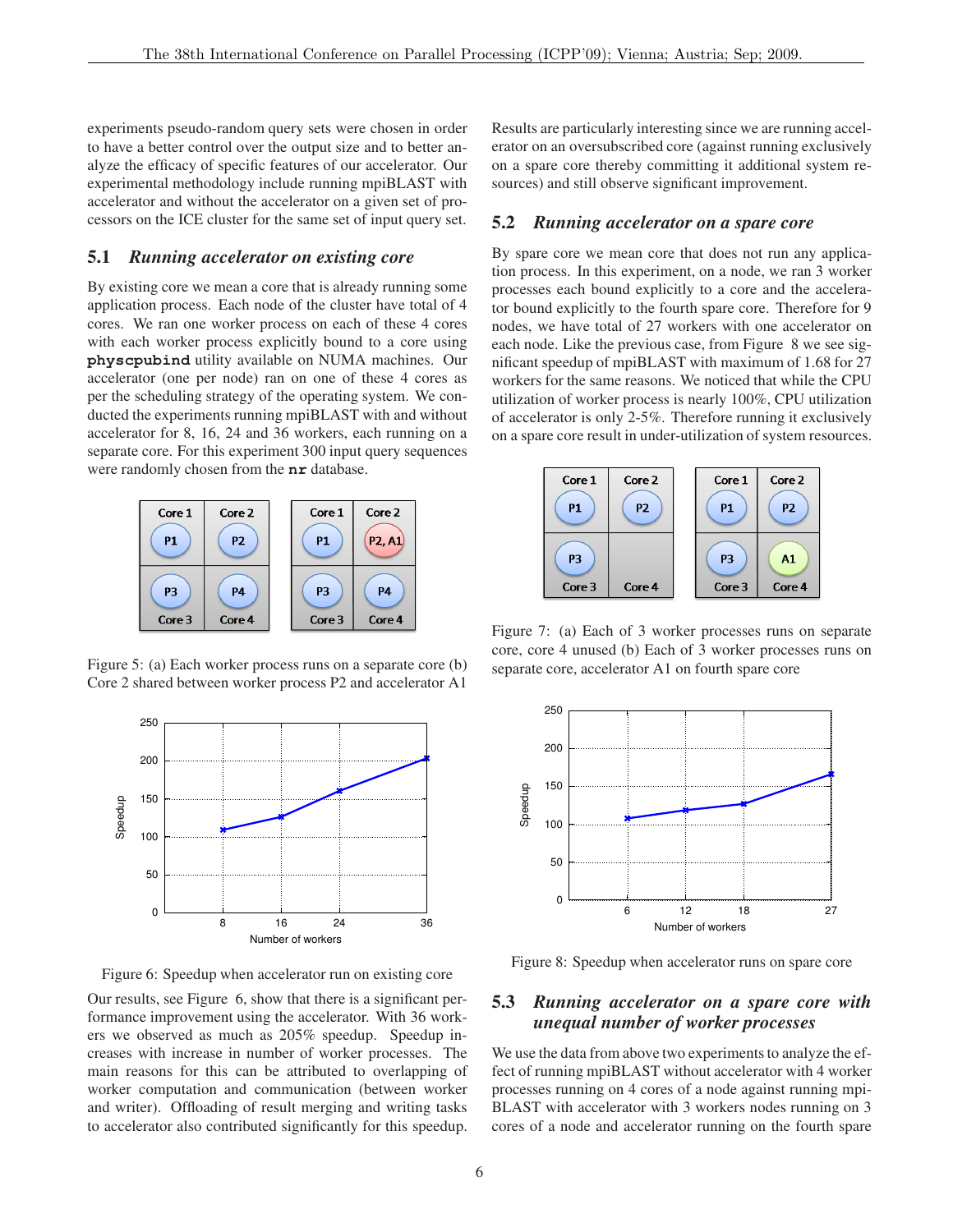core. For example, for 9 node configuration, we compare between 36 mpiBLAST worker processes running on 36 different cores without accelerator against 27 mpiBLAST worker processes with an accelerator on each node. Even with one worker less per node, we still see speedup as much as 1.4 with 36 workers. Refer to Figure 10. Even though accelerator utilizes only 2-5% CPU cycles, it still performs better when replaced by a worker whose CPU utilization is close to 100%.

As mentioned earlier that running accelerator on an spare core result in under-utilization of CPU but even then it performs better than being replaced by a worker process.



Figure 9: (a) 4 worker processes per node running on separate cores (b) 3 worker processes and an accelerator per node running on separate cores



Figure 10: Speedup using accelerator with different number of workers

#### **5.4** *Worker search time*

We analyzed the variation of *search time* and the *non-search time* of each worker with increase in number of worker processes. For mpiBLAST, search time refers to the computation time while non-search time refers to non-computation time. We observed that for a fairly large number of input query sequences, percentage of *search time* of a worker to total worker time decreases rapidly from 92.2% to nearly 71% as shown in Figure 11. However mpiBLAST with accelerator reported over 99% of the total worker time as search time on a consistent basis.

99.64 99.56 99.68 99.59 99.62 92.62 91.53 % Worker computation time 86 99 81.41 71.87 8  $12$ 16 24 36 **Number of workers** 

**With Accelerator** 

Without Accelerator

Figure 11: Worker search time as a percentage of total worker time with and without accelerator

#### **5.5** *Asynchronous output consolidation*

We tested distributed output consolidation feature provided by accelerator as described in section 4.2.1. We compared it with result consolidation done by only one accelerator in the cluster statically assigned. Results are shown in Figure 12.



Figure 12: Reduction in running time of mpiBLAST due to asynchronous result consolidation feature

#### **5.6** *Dynamic load balancing*

We tested dynamic load balancing functionality provided by accelerator as described in the design section. We compared dynamic load balancing with static allocation of result merging and writing assignment. We see average of 14% of improvement from the Figure 13. With highly *uneven* queries this difference could be very high.

#### **5.7** *Runtime output compression*

We tested compression functionality provided by accelerator as described in section 4.2.2. Negative values Figure 14 shows increase in running time of mpiBLAST using the compression engine. This is contrary to our expectations. However, for compression at run time to be effective, network la-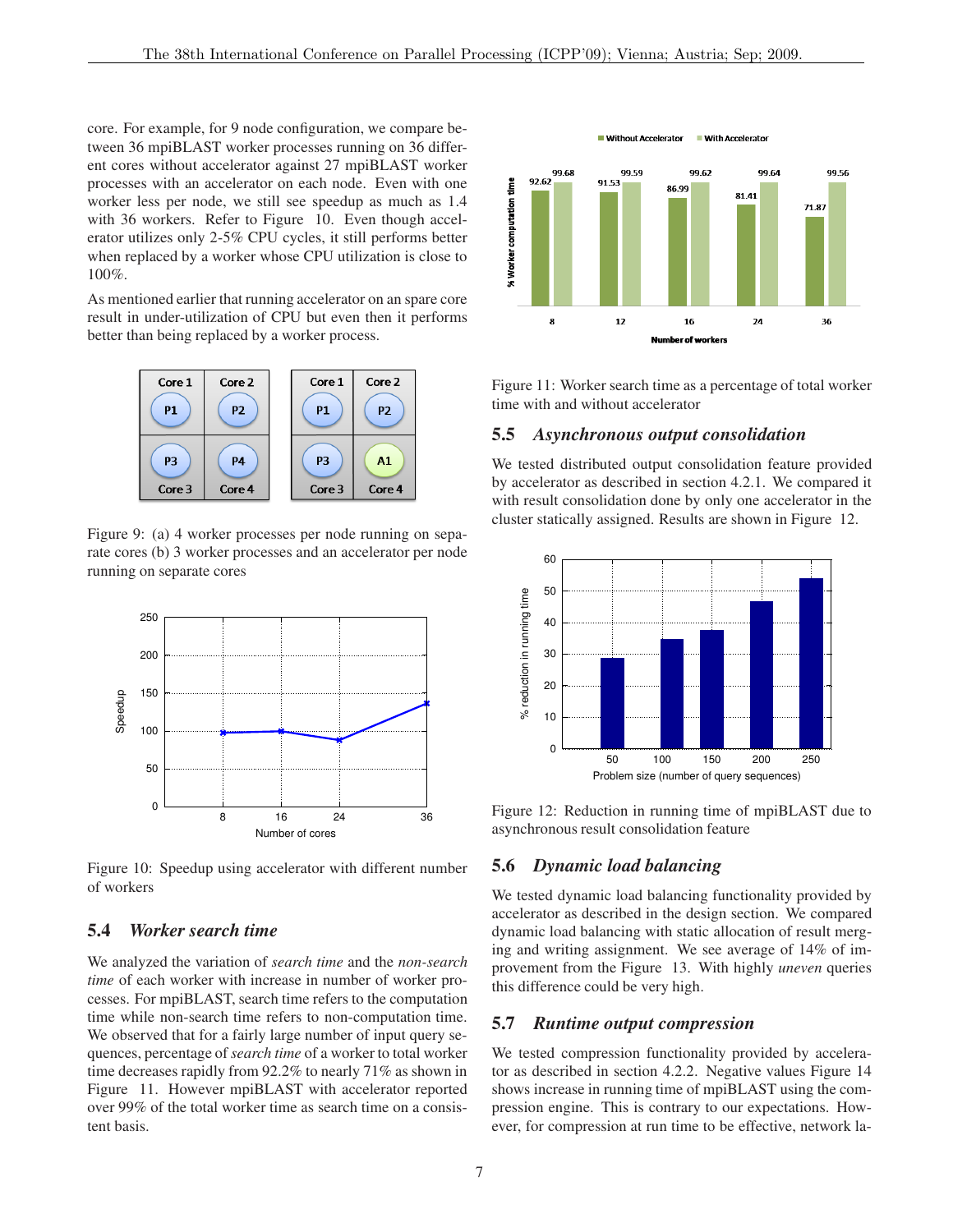

Figure 13: Reduction in running time of mpiBLAST due to dynamic load balancing

tency must exceed the time required to compress and uncompress the data. We believe that size of result data generated by our experiments is not large enough to test for compression engine to make positive impact on the running time. However we do observe a that running time decreases with increase in worker processes.



Figure 14: Effect of using compression engine to compress the output at runtime

## **6** *Conclusions and Future Work*

In this paper we presented a lightweight pluggable framework that dedicates a small subset of the available cores on a multicore equipped node to "onload" complex application-specific tasks. The proposed framework does not aim to replace tasks that dedicated hardware-based accelerators such as GPGPUs and Cell processors specialize in. Instead, it utilizes the existing hardware-offloaded features of such accelerators, but extends them by onloading more complex application-specific functionality that cannot be easily offloaded. Together with the detailed design of our lightweight pluggable framework, we also presented a case study with *mpiBLAST*, a popular open source computational biology application. Specifically, we presented details on the various tasks onloaded with our framework and demonstrated more than 205% improvement in the overall application performance.

Our future work would involve extending our framework to support new abstract features so that the accelerator can be used by more applications. We also plan to use our framework with other parallel applications and also conduct conduct extensive performance and usability studies.

## *References*

- [1] S. Altschula, W. Gisha, W. Millerb, E. Meyersc, and D. Lipmana. Basic local alignment search tool. *Journal of Molecular Biology*, 215(3), 1990.
- [2] Jeremy Archuleta, Eli Tilevich, and Wu chun Feng. Maintainable Software Architecture for Fast and Modular Bioinformatics Sequence Search . In *Proc. of the 23rd IEEE International Conference on Software Maintenance*, 2007.
- [3] Olivier Aumage, Guillaume Mercier, and Raymond Namyst. MPICH/Madeleine: A True Multi-Protocol MPI for High-Performance Networks. In *Proc. of 15th International Parallel and Distributed Processing Symposium*, 2001.
- [4] F. Bertrand and R. Bramley. DCA: A distributed CCA framework based on MPI. In *Proc. of High-Level Parallel Programming Models and Supportive Environments*, 2004.
- [5] Intel Corporation. Intel pentium processor extreme edition. http://www.intel.com/products/processor/ pentiumXE/index.htm.
- [6] A. Darling, L. Carey, and W. Feng. The design, implementation, and evaluation of mpiblast. In *International Conference on Linux Clusters: The HPC Revolution 2003*, 2003.
- [7] Jeffrey Dean and Sanjay Ghemawat. MapReduce: Simplified Data Processing on Large Clusters. In *Proc. of Symposium on Operating System Design and Implementation*, 2004.
- [8] M. Gardner, W. Feng, J. Archuleta, and X. Ma H. Lin. Parallel Genomic Sequence-Searching on an Ad-Hoc Grid: Experiences, Lessons Learned, and Implications . In *IEEE/ACM SC2006: The International Conference on High-Performance Computing, Networking, and Storage*, 2006.
- [9] Mao Jiayin, Song Bo, Wu Yongwei, and Yang Guangwen. Overlapping Communication and Computation in MPI by Multithreading. In *Proc. of International Conference on Parallel and Distributed Processing Techniques and Applications*, 2006.
- [10] R. Luthy and C. Hoover. Hardware and software systems for accelerating common bioinformatics sequence analysis algorithms . In *Biosilico, 2(1)*, 2004.
- [11] Sun Microsystems. Niagara 2: The next evolution in coolthreads technology. http://www.sun.com/processors/niagara.
- [12] J. Archuleta P. Balaji, W. Feng and H. Lin. ParaMEDIC: Parallel Metadata Environment for Distributed I/O and Computing . In *IEEE/ACM International Conference for High Performance Computing, Networking, Storage and Analysis (SC)*, 2007.
- [13] Christina M Patrick, SeungWoo Son, and Mahmut Kandemir. Enhancing the Performance of MPI-IO Applications by Overlapping I/O, Computation and Communication . In *Proc. of Symposium on Principles and Practice of Parallel Programming*, 2008.
- [14] IBM Research. The cell project at ibm research. http://www. research.ibm.com/cell/.
- [15] R. K. Singh, W. D. Dettloff, V. L. Chi, D. L. Hoffman, S. G. Tell, C. T. White, S. F. Altschul, and B. W. Erickson. BioSCAN: A Dynamically Reconfigurable Systolic Array for Biosequence Analysis. In *Research on Integrated Systems*, 1993.